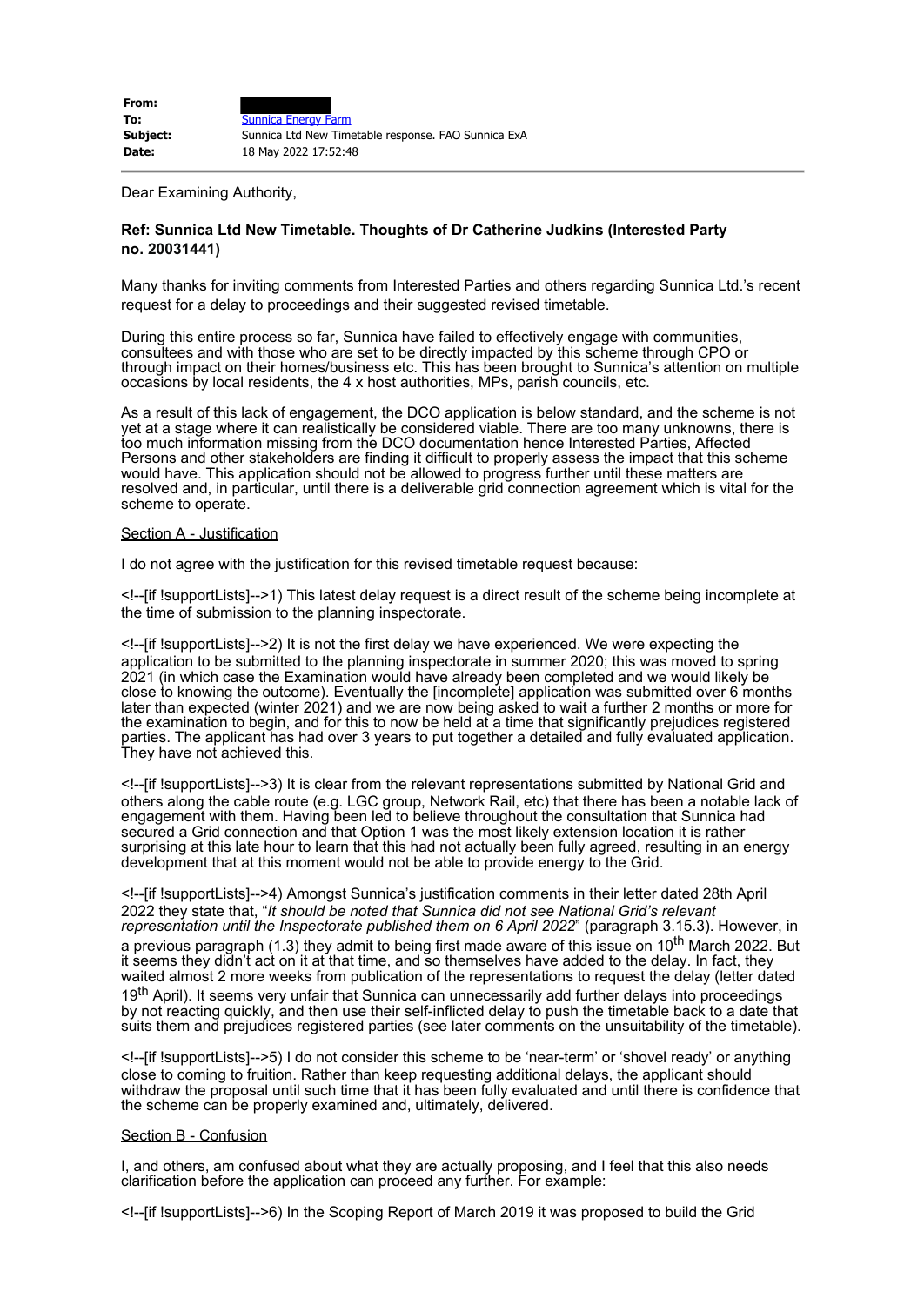extension to the west of the Burwell Grid. This was re-iterated in the June/July 2019 non statutory consultation. In the autumn 2020 Statutory Consultation, 3 options were suggested for the location of the Grid extension; the original one to the west (referred to as Option 3), one to the north-east (Option 2) and one inside the existing Grid compound (Option 1). Despite being later additions to the proposal, only Options 1 and 2 were taken forward to the DCO application. No reason was given as to why the originally proposed Option 3 was eliminated. In their letter dated 28 April 2022 (para 1.6) Sunnica state that they had considered Option 3 previously. But which Option 3 was this? The original Option 3, or the 'new' Option 3 that they are now suggesting? They imply that this was considered and disregarded but now may be feasible after all. But is this the 'new' Option 3 or the previous one? Why do they now consider the 'new' Option 3 feasible?

7) It seems that Sunnica is suggesting modification of their already proposed onsite substation on the West A site to accommodate the Grid extension. It is not clear where this would be located, nor how it would look. It is not clear why they are focussing on the substation at West A and what works would be needed at the other already proposed substations at the East A and East B sites. This all needs confirming to enable assessments of the impacts.

## Section C - Biased timetable as proposed by Sunnica

If Sunnica do not withdraw their application, then a suitable and longer delay should be put in place to ensure that a full assessment of the alternatives can be carried out and to clarify what the revised plans would actually entail. I do not agree with starting proceedings sooner, while the Grid extension remains unclear, and while knowing that the DCO application is subject to a significant change. I see this as unfair to me and other registered parties and it would prejudice our ability to participate in the process. If a suitable delay is not put in place, any representations made would be based on an inaccurate and incomplete scheme design. I would then need to review, change and resubmit my representations while the examination is underway, at short notice, which would be unfair and would reduce my ability to respond effectively. Looking at other NSIP examinations it seems that the deadlines are rather tight, so this scenario would significantly limit participation of registered parties.

Regarding Sunnica's suggested timetable, I believe this would prejudice local communities and registered parties, for the following reasons.

<!--[if !supportLists]-->8) Sunnica's suggested delay to mid-July would not appear to provide sufficient time to fully evaluate the grid options, obtain a new agreement with National Grid, assess the impacts, carry out a full consultation, and then have regard to the consultation plus inclusion of any further changes that are likely to result from all this activity. It is highly unlikely that this can be achieved before 18<sup>th</sup> July. What is more, much of this requires input from National Grid and we don't know if they have the resource, or agreement, to work at such pace to assess this new alternative Grid extension. There is likely to be further delay.

<!--[if !supportLists]-->9) Despite being dismissed by Sunnica (who *"do not expect there to be any adverse effects on the environment beyond those identified in the Application already"* but then later admit that *"This is subject to confirmation"*) I feel sure there will be significant environmental impacts from this new Grid extension option in West A. Beside the obvious visual and landscape impacts, there will need to be assessment of how this will be constructed, the noise impacts, impacts on wildlife, heritage etc. Carrying out all of these impact assessments will take time and it is unlikely they would be complete by the end of May in time to start a full consultation throughout June. Any consultation that proceeded without full environmental assessments having been completed would prejudice participants.

<!--[if !supportLists]-->10) Requesting that the Preliminary Meeting is held on or around 18th July, at the beginning of school holidays, is biased in favour of Sunnica. I have 2 primary school children to look after in the holidays and it would be highly unlikely that I would be able to attend the preliminary meeting with them in tow. I had anticipated this would take place in May. I know of a number of other school parents who are also registered as interested parties who would also struggle to find childcare to attend a preliminary meeting in the school holidays.

<!--[if !supportLists]-->11) In addition, having the examination start during the school holiday period would also severely limit my ability to review the newly revised DCO application documentation and respond effectively, especially to the tight deadlines during the examination process. I feel that such prejudice, which has only come about because Sunnica submitted an incomplete application (and have themselves created further unnecessary delay for not acting swiftly on the Grid extension problem), is unacceptable. It precludes registered parties from fully engaging and participating.

<!--[if !supportLists]-->12) I also have prebooked holiday plans in July and August, which I have had to postpone to this year due to previous covid restrictions. I am unable to move this again without incurring additional cost. If the examination started during the peak holiday season, as requested by Sunnica, I would be unable to effectively and fully take part. I know that other registered parties would be in a similar position.